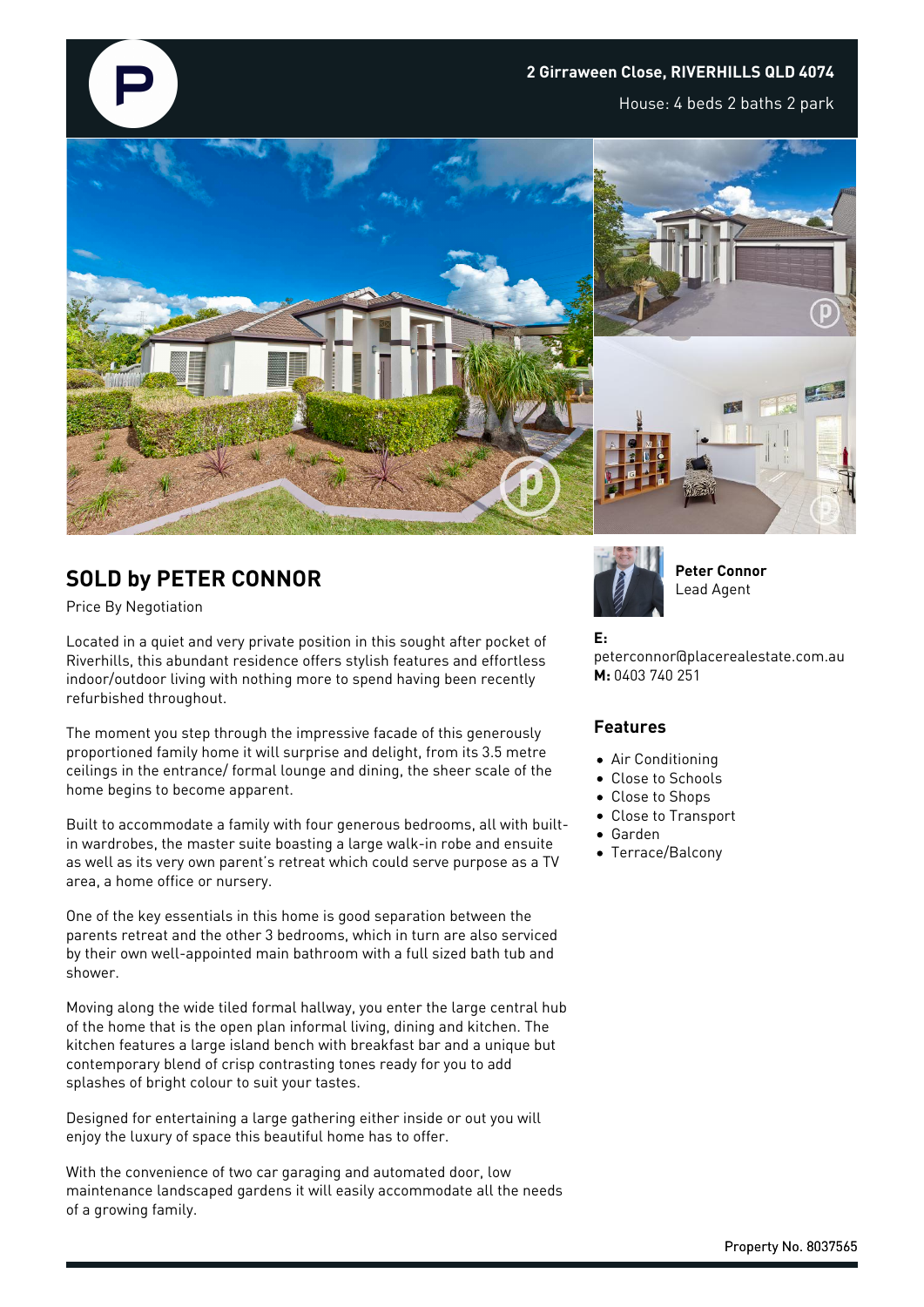



House: 4 beds 2 baths 2 park

This sprawling single level home still allows plenty of space for ample backyard for the kids' trampoline, a swing set and a lawn to play on.

Tranquility and an exclusive lifestyle choice awaits you. This piece of paradise in Riverhills will be sold!

\*This property is being sold without price and therefore a price guide cannot be provided. The website may have filtered the property into a price bracket for website functionality purposes.